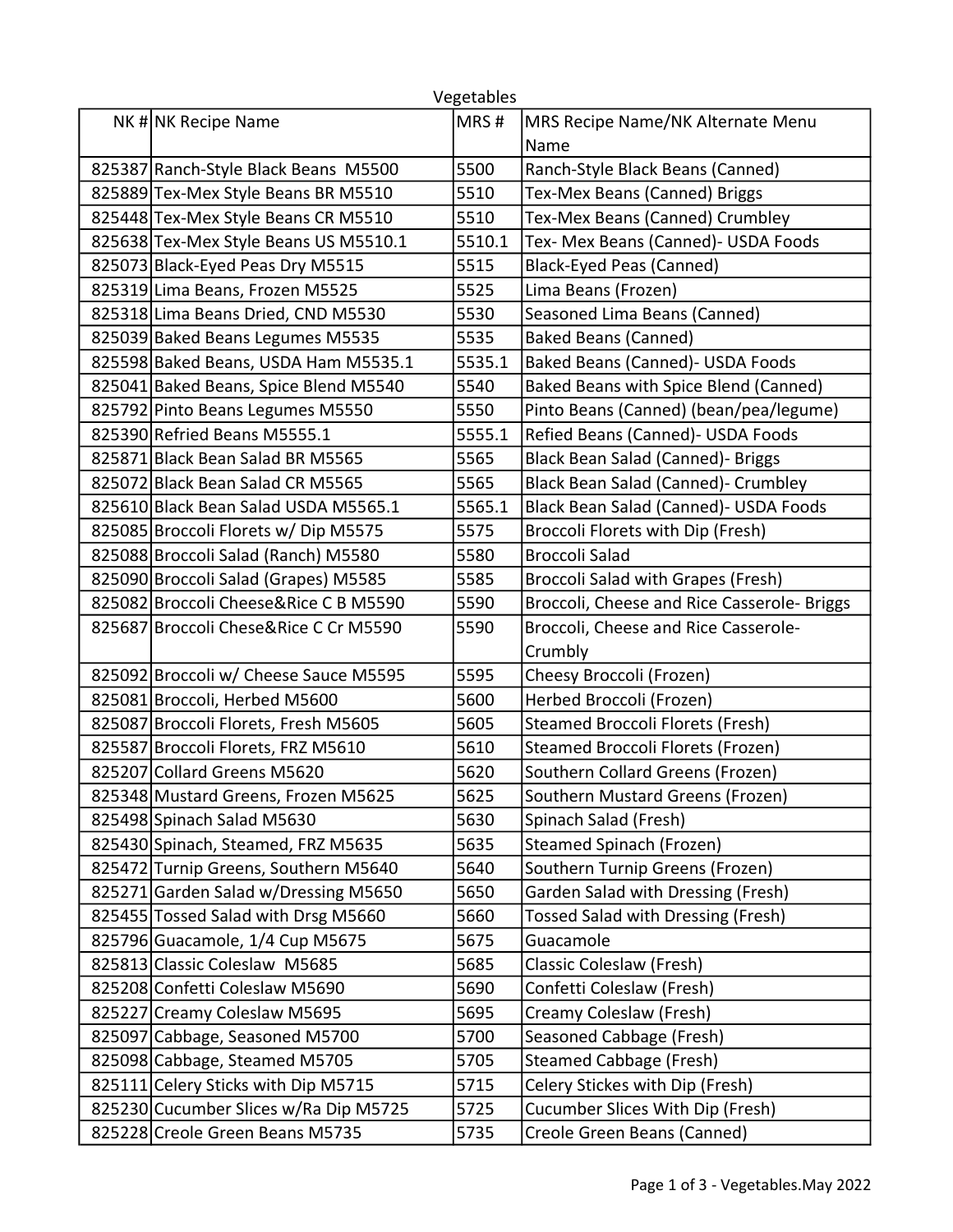| 825275 Green Bean Casserole BR M5740  | 5740   | Green Bean Casseole (Canned)- Briggs       |
|---------------------------------------|--------|--------------------------------------------|
| 825688 Green Bean Casserole CR M5740  | 5740   | Green Bean Casserole (Canned) Crumbly      |
| 825418 Green Beans, Cut, CND M5745    | 5745   | Green Beans (Canned)                       |
| 825276 Green Beans, Savory, CND M5745 | 5745   | Savory Green Beans (Canned)                |
| 825280 Green Beans, FRZ, Cut M5755    | 5755   | Seasoned Cut Green Beans (Frozen)          |
| 825279 Green Beans, FRZ, Whole M5760  | 5760   | Seasoned Whole Green Beans (Frozen)        |
| 825278 Green Beans w/ Ham M5765       | 5765   | Southern Green Beans (Canned)              |
| 825600 Green Beans w/ US Ham M5765.1  | 5765.1 | Southern Green Beans(Canned)-USDA Foods    |
| 825535 Green Bean Salad CR M5775      | 5775   | Green Bean Salad (Canned) Crumbley         |
| 825880 Green Bean Salad BR M5775      | 5775   | Green Bean Salad (Canned) Briggs           |
| 825624 Green Bean Salad USFD M5775.1  | 5775.1 | Green Bean Salad (Canned) - USDA Foods     |
| 825101 California Vegetables M5785    | 5785   | California Vegetables (Frozen)             |
| 825139 Cheesy Californ Veggies M5790  | 5790   | Cheesy California Vegetables (Frozen)      |
| 825340 Mixed Vegetables M5795         | 5795   | Mixed Vegetables (Frozen)                  |
| 825708 Squash, Yellow, Fresh M5805.3  | 5805.3 | Seasoned Yellow Squash- F2S (Fresh)        |
| 825431 Squash, Summer, FRZ M5810      | 5810   | Summer Squash (Frozen)                     |
| 825496 Zucchini, Fresh, Steam M5820.3 | 5820.3 | Steamed Zucchini- F2S (Fresh)              |
| 825388 Raw Veggies with Dip M5830     | 5830   | Raw Veggies with Dip                       |
| 825105 Carrot/Peppers/Broccoli M5835  | 5835   | Carrot, Pepper Strips and Broccoli (Fresh) |
| 825107 Carrotines in a Bag M5845      | 5845   | <b>Baby Carrots (Fresh)</b>                |
| 825109 Carrots, Baby with Dip M5850   | 5850   | Baby Carrots (Fresh) with Dressing         |
| 825103 Carrot Raisin Salad M5855      | 5855   | <b>Carrot Raisin Salad</b>                 |
| 825102 Carrot Souffle M5860           | 5860   | Carrot Souffle (Canned)                    |
| 825272 Glazed Carrots M5865           | 5865   | <b>Glazed Carrots (Frozen)</b>             |
| 825505 Carrots, Sliced, Italian M5870 | 5870   | Italian Sliced Carrots (Canned)            |
| 825316 Lemon Glazed Carrots M5875     | 5875   | Lemon-Glazed Carrots (Frozen)              |
| 825433 Steamed Carrots, FRZ M5880     | 5880   | <b>Steamed Carrots (Frozen)</b>            |
| 825108 Carrots and Red Peppers M5890  | 5890   | Carrots and Red Peppers with Dip (Fresh)   |
| 825049 Baked Sweet Potato/Marg.M5900  | 5900   | Baked Sweet Potato with Margarine (Fresh)  |
| 825050 Baked Swt Potato/Apples M5905  | 5905   | Baked Sweet Potatoes with Apples (Canned)  |
| 825437 Sweet Potato Casserole M5915   | 5915   | Sweet Potato Casserole (Canned)            |
| 825441 Sweet Potatoes Cubes M5920.1   | 5920.1 | Sweet Potato Cubes (Frozen)                |
| 825038 Sweet Potato Fries, Bkd M5925  | 5925.1 | Sweet Potato Fries (Baked) - USDA Foods    |
| 825704 Sweet Potato Fry USBkd M5925.1 | 5925.1 | Sweet Potato Fries (Baked) USDA Foods      |
| 825491 Yam Patties M5935              | 5935   | Yam Patties (Frozen)                       |
| 825884 Salsa, Portion BR M5945        | 5945   | Salsa (Briggs)                             |
| 825400 Salsa, Portion CR M5945        | 5945   | Salsa (Crumb)                              |
| 825630 Salsa, Portion, USDA M5945.1   | 5945.1 | Salsa - USDA                               |
| 825453 Tomatoes with Dip M5950        | 5950   | Tomatoes with Dip (Fresh)                  |
| 825454 Tomatoes & Carrots w/Dip M5955 | 5955   | Tomatoes and Carrots with Dip (Fresh)      |
| 825104 Carrot/Celery/Cucumber M5965   | 5965   | Carrot, Celery, and Cucumber with Dressing |